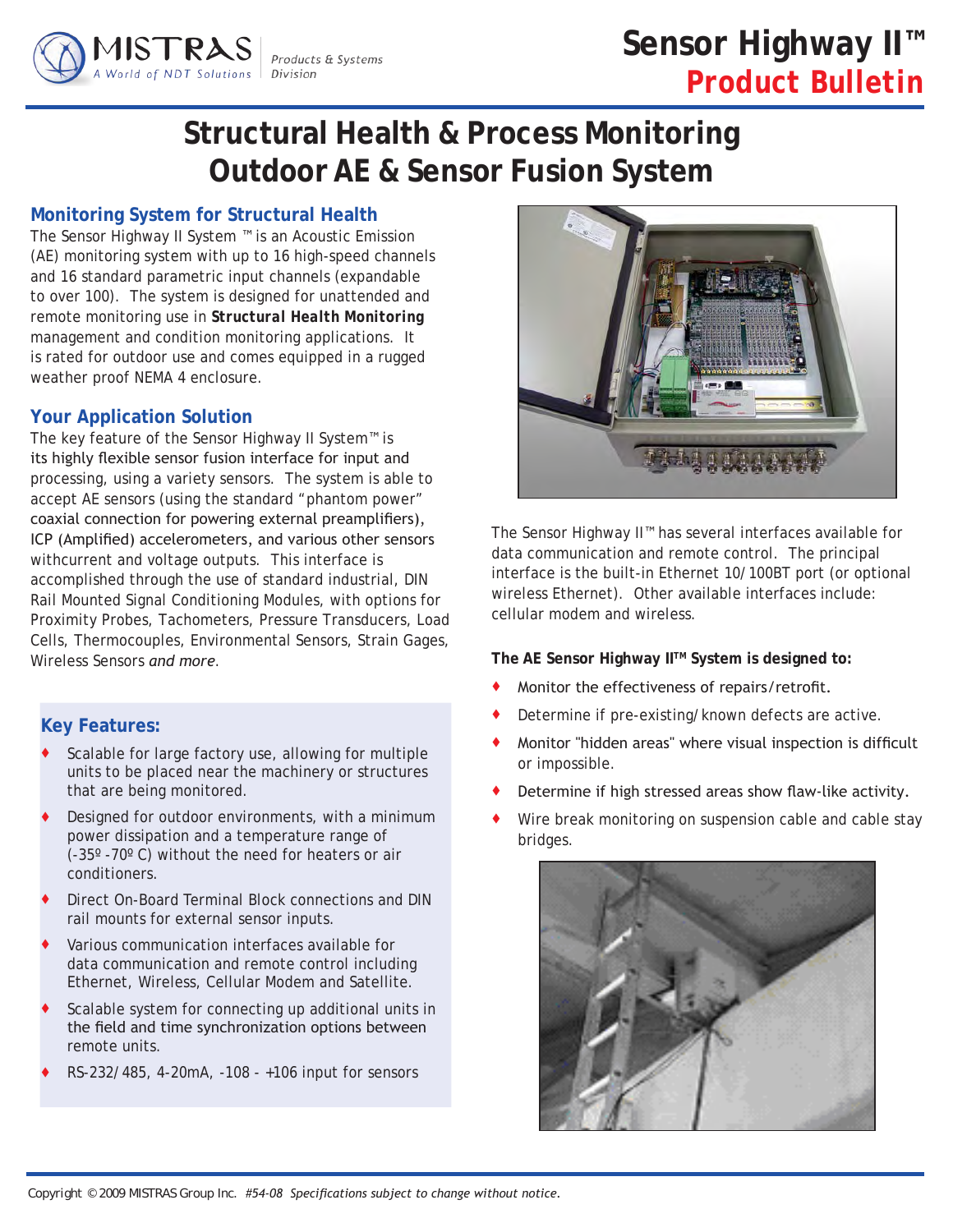# **Optional Application Solutions**

**Data Collection (SH-II DC) System** The most basic and lowest cost system is the *SH-II DC System,* capable of remote acquisition and storage (short term) of sensor data, with some basic signal processing and alarm screening capabilities.

This *SH-II DC System* is for situations where remote analysis is desirable and is usually associated with a monitoring contract. Data is usually downloaded via a remote interface (Ethernet, Cell Modem, etc.) and analyzed. Optionally, an Internet web access site option is available for customer status monitoring, activity, trend monitoring and customer data visualization.

**Networked" Sensor Highway System (SH-II N)**

The *SH-II-N System* is a SH-II-DC with 2 extra features including - a built-in, multiport Ethernet hub and linking the multiple Sensor Highway Systems to a base station computer. In order to carry out location analysis a time synchronization input for synchronizing the AE time-of-test measurements between units is available.

The BaseStation computer is available as either an outdoor unit for remote monitoring (in an outdoor enclosure without keyboard, mouse or display) or an indoor PC based system with full user interface.



**Smart Remote Sensor Highway (SH-II SRM)**  The *SH-II SRM System* performs all the tasks of data collection, full signal processing (including location determination, clustering capabilities), analysis and alarming for standalone, surveillance monitoring, 24 hours a day, all within the Sensor Highway, SH-II SRM unit.

This extra capability is achieved by incorporating a more powerful, industrial temperature range CPU inside the unit, running Windows XP and AEwin with all its features and capabilities. It is truly stand-alone and capable of making complex, on-line asset integrity decisions while interfacing through the user, the internet or to a control room.

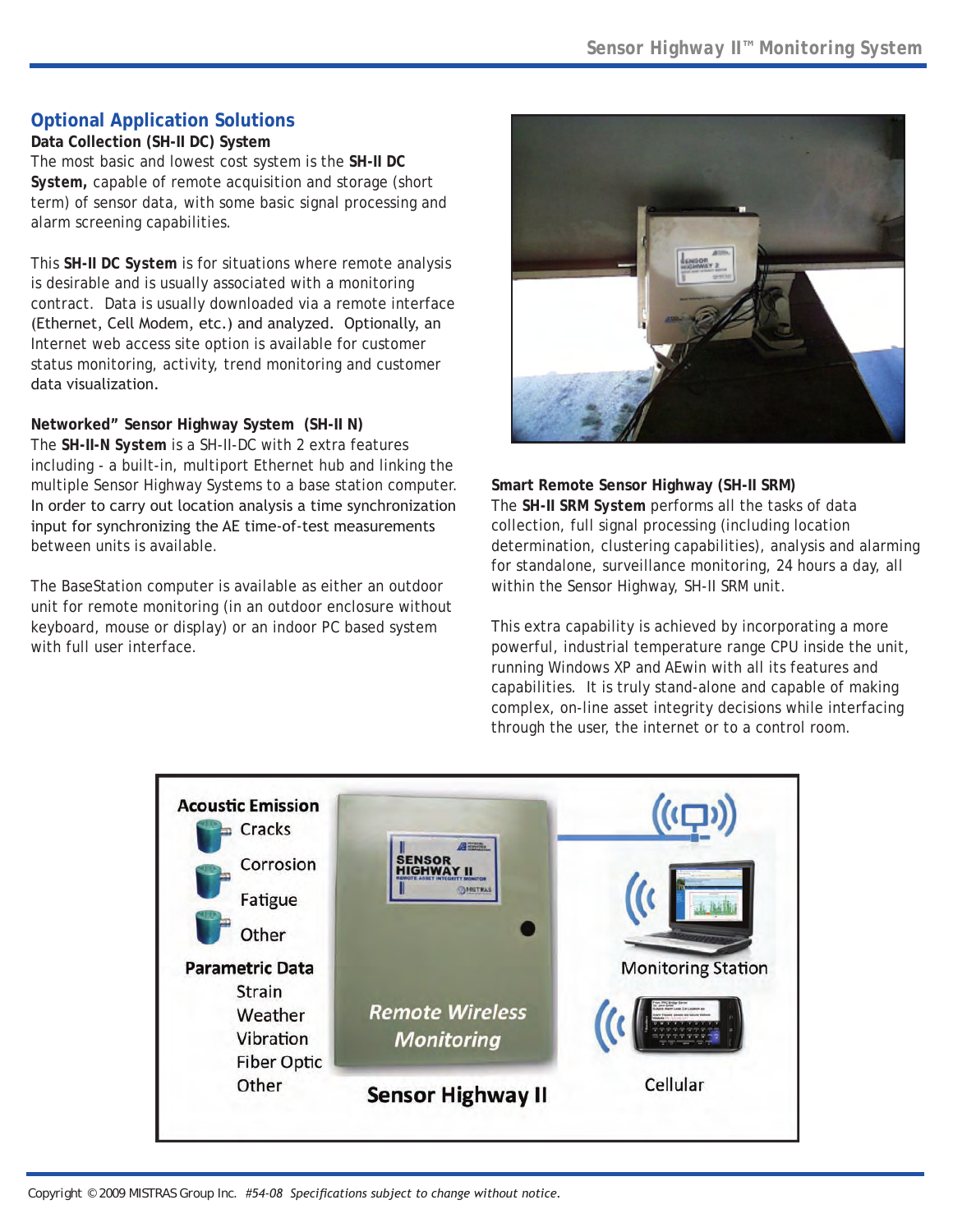# **Software Options & Features**

**Sensor Highway II™ Standard Built-in Software Features** Basic, built-in features common to all Sensor Highway Systems include:

- *Data Acquisition* Full AE feature and waveform data *•* acquisition to a data file, with ability to be downloaded through Ethernet connection.
- *Status and Trending Capabilities* Ability to generate timed STA files for individual and web page based system status reporting and trending. *•*
- *AE System Set-up & Control* Client program to remotely *•* setup the system, generating a layout (set-up) file that can be uploaded to the Sensor Highway.
- *Data File Upload and Download* Available through an FTP *•* server with a Windows Explorer interface for transferring files between the remote computer and the Sensor Highway.
- *Alarm Capability* Built-in alarms, based on Hit/Event activity or feature based (not location or cluster based, this is available on the SH-II-SRM). *•*
- *Communications*  Ethernet networking built-in for walkup, plug-in operation and remote Ethernet/Internet communications *•*
- *AE Software Analysis Compatibilities*  Fully compatible with AEwin for Sensor Highway II (AEwinSH). Remote user must have AEwinSH installed on analysis workstation to analyze AE data files downloaded from the Sensor Highway System. *•*

**Network Sensor Highway II™ Software Features** In addition to the built-in software features, there is an Ethernet hub inside each SH-II-N unit, which allows a networked, multiple unit, Sensor Highway System to be connected together and controlled by a single Sensor Highway BaseStation.

Depending on Options and time synchronization between SH-II-N units and the AEwinSH-N software, a large, single location group can be setup, allowing large structures to be monitored by one AEwin software program.



## **Smart Remote Sensor Highway II™ Software Features**

The SH-II-SRM is a standalone on-line monitoring, remote AE system capable of operating our high performance, AEwin software internally, in real time. In addition to its basic capabilities, the SH-II-SRM has the following extensive capabilities:

- On-line data collection and signal processing. •
- Communication of alarm and status information over the internet. •
- Ability to handle many different types of source location in real time. •
- Clustering of location data and ability to alarm on clusters and cluster rate. •
- Comprehensive alarm detection capability. •
- Remote Internet communications over the Ethernet and WiFi, cellular or telephone modem for remote monitoring and control. •

In addition, the AEwin Base Station computer software can process alarms from the Sensor Highway units.